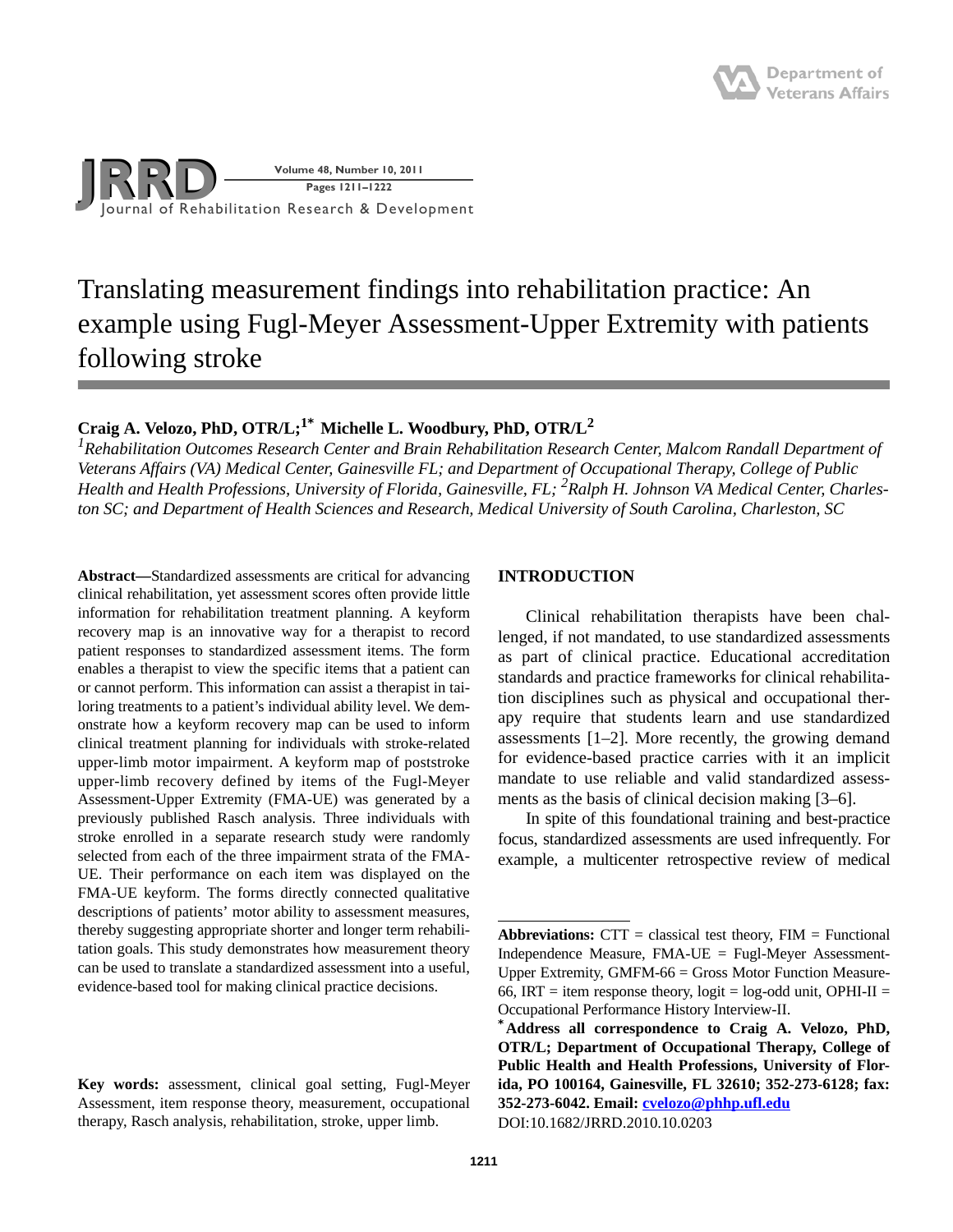charts showed that only 13 percent of 248 individuals with stroke were assessed for unilateral neglect with standardized assessments as recommended by practice guidelines [7]. A recent survey of 253 Canadian occupational therapists revealed that only 27 percent reported using standardized assessments of unilateral spatial neglect [8], and a qualitative interview with 12 Swedish occupational therapists working with individuals with brain injury revealed that the therapists were reluctant to use standardized assessments [9]. In a survey of 300 Canadian physiotherapists conducted by Abrams et al., 90 percent agreed that "health professionals should monitor the outcome of their treatment using reliable and valid tools," yet less than 30 percent reported routine use of standardized assessments [10]. Furthermore, Kay et al. reported that in spite of concerted educational efforts to motivate therapists to use published outcomes scales, 6 years later, less than half of the therapists incorporated published scales into practice [11]. There is also an inherent dissatisfaction with instruments that have widespread use. For example, in the 102 European stroke rehabilitation facilities surveyed by Torenbeek et al., while the majority of therapists used published scales, such as the Barthel Index or Functional Independence Measure (FIM<sup>™</sup>), more than 90 percent of the respondents reported dissatisfaction with these instruments [12].

For good reasons, we continue to promote the advancement of standardized assessment tools in evidence-based clinical rehabilitation [6]. Standardized assessments allow comparisons against norms, objectively document the effectiveness of interventions, and promote the translation of clinical research into clinical practice. The validity of rehabilitation constructs within the scientific community will likely depend on the quality of the tools used to measure these constructs [13]. Rigorous assessments are undeniably the key to the advancement of rehabilitation practice and science.

Clearly, standardized assessments have a critical role in clinical professions, and yet therapists are challenged in incorporating these assessments into day-to-day clinical practice. While educators, researchers, and professional organizations continue to criticize therapists for not using standardized assessments, we may need to contemplate whether or not standardized assessments have any immediate benefit to the practicing therapist. The critical question may be "What has my standardized assessment done for me (the therapist) lately?" In order to better understand the plight of standardized assessment in practice, we need to reevaluate the assessment process and the role of measurement in this process.

Every measure begins with a qualitative experience [14–16]. The clinical evaluation incorporates in-depth patient interviews (e.g., narratives, ethnographies), observations of behaviors (e.g., developmental milestones, performance of self-care or instrumental activities of daily living tasks), and informal observations of patient participation (e.g., interacting with peers, community integration). It is the qualitative features of the therapist-patient interaction that lead to real-time interpretation of the patient's status and the formulation of a treatment plan tailored to the unique needs of the individual and his or her context. While standardized assessments provide a means to quantify some or all of the assessment process, many assessments do relatively little to immediately inform the therapist beyond the qualitative interaction. While administrators, healthcare accrediting agencies, payers, and of course, researchers use numbers to make critical clinical, financial, and scientific decisions, unfortunately, the numbers often add little value to the immediate clinical reasoning process.

The restricted use of assessment instruments in clinical practice may be a function of the measurement model underlying the development of these instruments, that is, classical test theory (CTT). CTT explains the observed score into two components, the true score and error score [17]. The majority of investigations using this measurement model are at the observed-score level (e.g., interrater reliability of the observed scores across raters or predictive validity of the observed scores relative to a gold standard measure). In essence, this model provides an understanding of the construct (e.g., upper-limb functioning) at the level of the whole instrument. Furthermore, the observed scores are assessment (test) and sample dependent. That is, an individual's observed score depends on whether he or she takes an easy or hard test, and reliability and validity values are highly dependent on the characteristics of the sample [18].

Item response theory (IRT) models may provide a window to extend the applicability of assessments in clinical practice. In contrast to CTT, IRT focuses on the item rather than the test. While extensive reviews of IRT exist [19–21], critical to this study is the following characteristic of all IRT models: the attempt to measure person ability (often referred to as a latent trait) relative to item difficulty. In contrast to CTT, the values of person ability and item difficulty are sample independent [22]. In the simplest of the IRT models, the Rasch model, there is a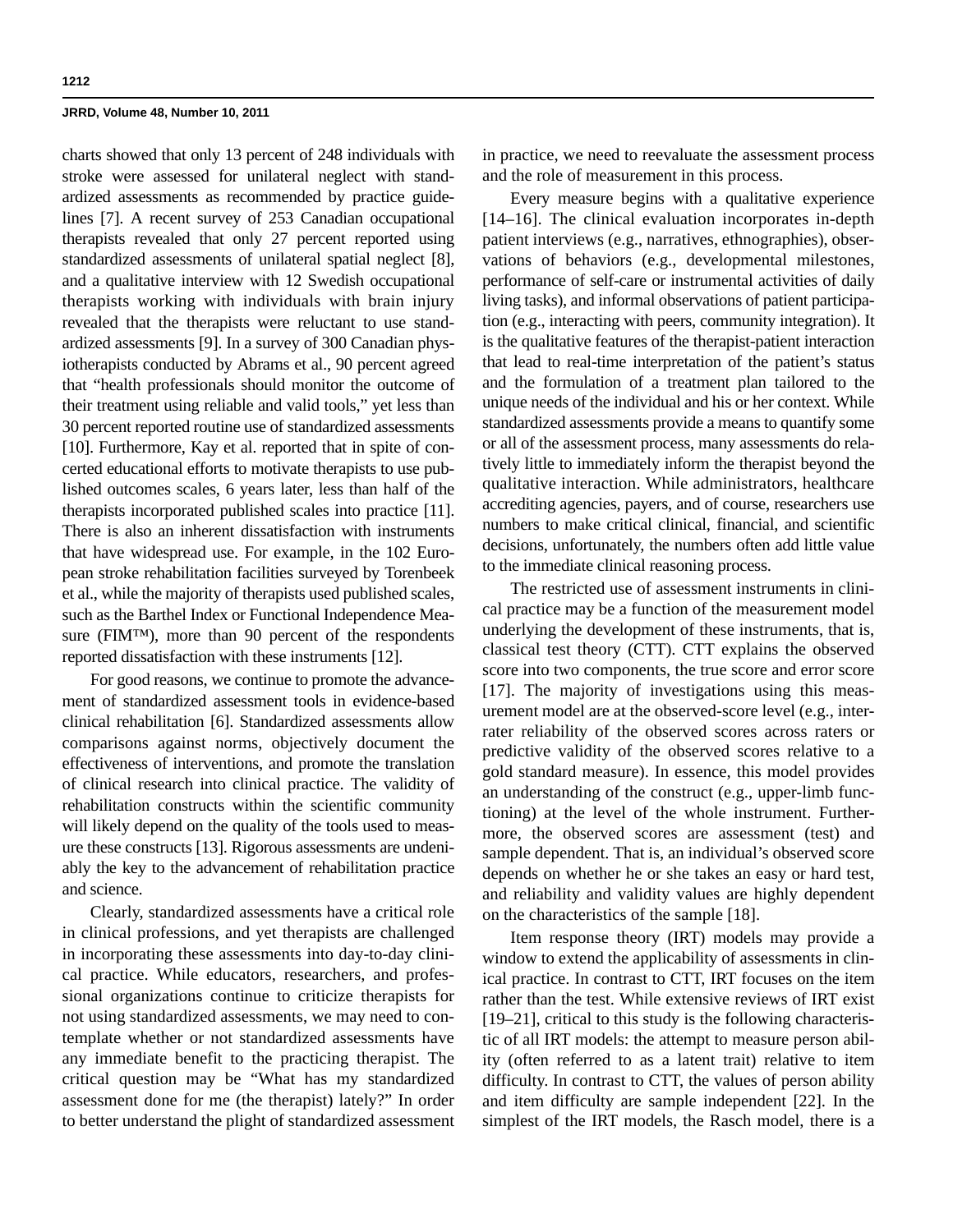probabilistic relationship of person ability to item difficulty, with individuals of low ability having a high probability of failing or getting low ratings on both the easy and hard items of an assessment and individuals of high ability having higher probability (than individuals with low ability) of passing or getting high ratings on harder items and a very high probability of passing or getting high ratings on easy items [23]. This relationship of item difficulty and person ability forms the basis of generating patient evaluation forms called keyforms that can provide immediate, useful information to the therapist.

Linacre introduced the keyform as an instantaneous measure for the cognitive construct of the FIM [24]. This form is generated from the "General Keyforms" output table produced from Rasch analysis using the Winsteps software program (Winsteps; Chicago, Illinois) [25]. The form looks similar to a survey questionnaire, with the items of the survey on one side of the form and numbers corresponding to the rating scale of each item placed on the other side of the form. While the keyform is similar to a survey questionnaire, it has two additional features. First, the items of the assessment are ordered on the basis of Rasch item-difficulty calibrations. The items progress from the easiest items on the bottom of the form to the hardest items on the top of the form. Second, the ratings for the items are not lined up in straight vertical columns as on a typical survey. Instead each rating for each item is associated with a difficulty calibration. Item ratings stairstep from left to right to correspond with increasing amounts of person ability required to perform more difficult items.

Linacre with the FIM cognitive scale [24] and, later, Kielhofner et al. with the Occupational Performance History Interview-II (OPHI-II) [26] demonstrated how these keyforms could be used for evaluating patients and immediately deriving Rasch linear measures during the assessment process. This was accomplished by circling ratings (for each item) corresponding to patients' performance (i.e., on the items of the FIM keyform) or interview responses (i.e., on the items of the OPHI-II keyform). Then, by drawing a vertical line "through the bulk of the items" [24] and intersecting the *x*-axis, the evaluator could immediately determine the Rasch person-ability measure of the patient. Linacre and Kielhofner et al. showed that the conversion of raw scores to interval measures could be derived without specialized software programs and statistical expertise because the keyform is generated from previous analysis of data and

can be scored in real time. Similarly, Bode et al. developed a self-scoring key (keyform) for the Galveston Orientation and Amnesia Test to identify extraordinary response patterns [27]. Like Linacre and Kielhofner et al., Bode et al. recommended use of the keyform to generate instantaneous interval measures.

**1213**

A further step, beyond instantaneous measurement, is the application of the keyform to clinical treatment planning. Critical to this step is the acknowledgement that the items on an instrument represent amounts of the construct under observation. That is, the items reflect an item-difficulty hierarchical structure. Avery et al. clearly demonstrate the item-difficulty structure in their presentation of their Gross Motor Ability Estimator for the Gross Motor Function Measure-66 (GMFM-66) [28]. Because childhood motor development proceeds along predictable development milestones (e.g., head control precedes sitting, which precedes crawling, which precedes walking), the structure of the keyform acquires meaning. The researchers, using a keyform, present the example of a child scoring 60/100 on the GMFM-66 [28]. This child has consistent ratings of 3 (can complete the movement task) for items such as "lifting head to midline," "sit and lowers to prone," and "stands with arms free." In addition, this child has consistent ratings of 0 (cannot complete the movement task) for items such as "jump forward 30 cm," "up steps with no rail," and "hop 10 times left foot." The "transition zone" is where the child scores a 2 (partially completes the movement task) or 1 (initiates the movement task) on items such as "high kneeling to stand," "up 4 steps holding rail," and "walk between lines." This zone represents the emerging motor ability skills of the child. Items at this level are at the "just right challenge" level; for items far below this level, the child has a high probability of succeeding, and for items far above this level, the child has a high probability of failing.

A recent study of the Fugl-Meyer Assessment-Upper Extremity (FMA-UE) offers an opportunity to create a keyform to assist neurorehabilitation therapists in planning treatment aimed at improving upper-limb motor function in persons with stroke [29]. This assessment of strokerelated upper-limb motor impairment was chosen for investigation because it is reliable and valid and often used in rehabilitation research studies [30–32]. The 33 items of the assessment are scored on a 3-point rating scale:  $0 =$ unable to perform,  $1 =$  partial ability to perform, and  $2 =$ near normal ability to perform [33]. Importantly, for the purposes of the present article, the FMA-UE is potentially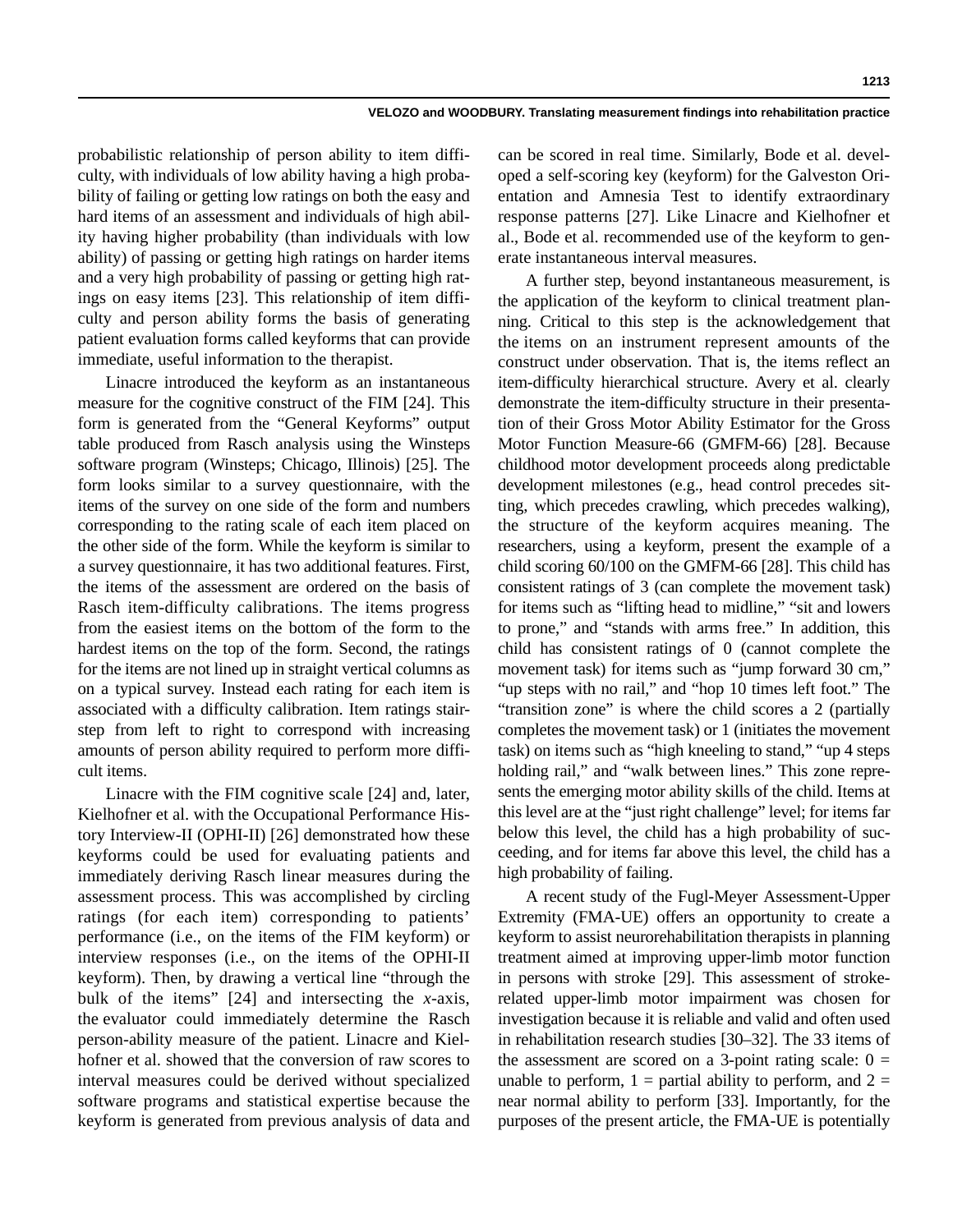useful for rehabilitation therapists interested in documenting upper-limb motor recovery during therapy.

Woodbury et al. applied Rasch analysis to 512 participants' responses to the 33 FMA-UE items [29]. The results led to a modified 30-item FMA-UE, which was shown to be a unidimensional measure of voluntary upper-limb motor ability. Furthermore, the results arranged the FMA-UE items along a hierarchical continuum according to difficulty (i.e., from least to most difficult). The item-difficulty hierarchy is a visual representation of the overall construct the assessment is intended to measure and describes a progression of this construct, i.e., defines a continuum of behaviors representing poststroke upper-limb motor recovery. The item-difficulty hierarchy challenged the traditional motor control conceptual framework underlying the FMA-UE. That is, recovery of poststroke upper-limb movement did not proceed in a strict synergistic-to-isolated and reflexive-to-integrated sequence as would be expected by the traditional framework. Instead, the Rasch-generated item-difficulty hierarchy was consistent with contemporary motor control evidence that suggests an individual's ability to perform a given arm or hand movement is a dynamic interaction between neural factors and the task-specific difficulty of the movement.

The Rasch analysis of this sample produced a keyform. Importantly, the FMA-UE item-difficulty hierarchy was consistent across 98 percent of a 512-person sample at a single time point and was invariant in a 377-person sample across two testing occasions [29,34]. These findings strongly suggest that the FMA-UE keyform can be applied to a larger population of individuals with stroke.

The purpose of this article is to extend previous research by demonstrating how the FMA-UE keyform can be used to inform treatment planning. The present study will show how patient performance documented on a keyform can be immediately used in combination with other patient-specific information to set goals and plan treatment.

### **METHODS**

The keyform scoring form presented in this article was generated in a previous published analysis of FMA-UE data obtained from 512 individuals, aged  $69.8 \pm 11.1$  years. These individuals were between 0 and 145 days from their first mildly to moderately severe cortical stroke. Detailed sample demographics are presented elsewhere [29]. This keyform scoring form is illustrated in **Figure 1**. FMA-UE items are listed to the right of the figure in descending difficulty order (top to bottom). The rating scale for each item (0, 1, and 2) is to the left of the figure. As can be seen, the rating scale stair-steps from the left to the right. Easier items (bottom of the figure) have ratings to the far left of the figure, and harder items (top of the figure) have ratings close to the right of the figure. This stair-stepping corresponds to the difficulty of each item. That is, the ratings for each item are placed relative to the measurement scale (in log-odd units [logits]) at the bottom of the figure, which estimates the patient's upper-limb motor ability. For example, for elbow flexion, the rating of 1 corresponds to approximately  $-2.0$ logits, while for wrist circumduction the rating of 1 corresponds to approximately 1.0 logits. The logit is an intervallevel unit of measurement that represents the log-odds ratio of the probability that an individual will successfully or unsuccessfully accomplish an item at a particular part of the rating scale [23].

In order to demonstrate the application of the keyform for clinical practice, we used the keyform scoring form constructed in the Woodbury et al. Rasch analysis [29] to display FMA-UE data from three patients with stroke enrolled in a separate prospective research study in our laboratory. A total of 55 participants were recruited from the database of the Brain Rehabilitation Research Center, a Department of Veterans Affairs Rehabilitation Research and Development Center of Excellence. Subjects were included in the study if they (1) had experienced a single, unilateral ischemic stroke at least 3 months prior; (2) demonstrated passive range of motion in affected shoulder, elbow, and wrist within functional limits; and (3) were 18 to 90 years of age. Potential subjects were excluded if they were unable to understand three-step directions; had a demonstrated orthopedic condition, pain, or impaired corrected vision that would alter the kinematics of reaching; or had experienced a brain stem or cerebellar stroke. All participants were administered the FMA-UE by trained evaluators according to standardized procedures outlined by Duncan et al. [30]. The sample was divided into three categories of upper-limb motor impairment (mild, moderate, severe) based on the aggregate FMA-UE score. Commonly used FMA-UE cutoff scores defined each category: 0 to 20 severe, 21 to 50 moderate, and 51 to 66 mild [33]. For the purposes of this article, one participant was randomly selected from each impairment level.

### **RESULTS**

Data from the three randomly selected individuals is displayed in **Figures 2–4**. The participant's ratings for each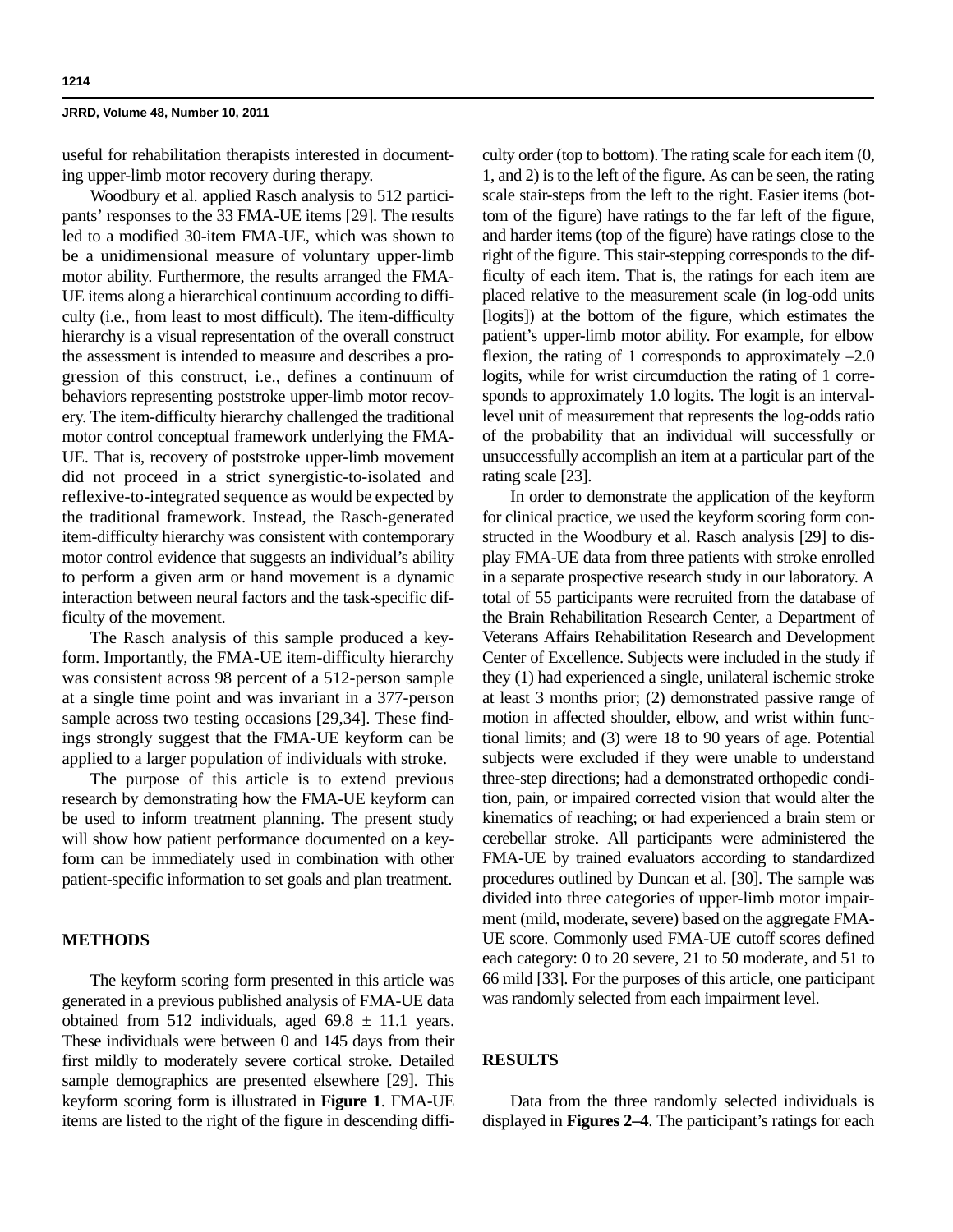#### **VELOZO and WOODBURY. Translating measurement findings into rehabilitation practice**

|              | <b>Rating Scale</b> |                         |                |                | <b>Item Description</b>                       |
|--------------|---------------------|-------------------------|----------------|----------------|-----------------------------------------------|
|              | $\mathbf{0}$        |                         | $\mathbf{1}$   | $\overline{2}$ | <b>Wrist Circumduction</b>                    |
|              | $\Omega$            | 1                       |                | $\overline{2}$ | <b>Hook Grasp</b>                             |
|              | $\mathbf 0$         | $\mathbf{1}$            |                | $\overline{2}$ | Shoulder Flexion to 180°, Elbow Extended      |
|              | $\Omega$            | 1                       |                | 2              | <b>Spherical Grasp</b>                        |
|              | $\mathbf{0}$        | $\mathbf{1}$            |                | $\overline{2}$ | <b>Lateral Prehension</b>                     |
|              | 0                   | $\mathbf{1}$            |                | $\overline{2}$ | Wrist Flexion/Extension, Elbow Extended       |
|              | $\mathbf{O}$        | $\mathbf{1}$            | $\overline{2}$ |                | Pronation-Supination, Elbow Extended          |
|              | $\mathbf 0$         | $\mathbf{1}$            | $\overline{2}$ |                | Wrist Stable, Elbow Extended                  |
|              | $\mathbf 0$         | $\mathbf{1}$            | $\overline{2}$ |                | Movement with Normal Speed                    |
|              | $\mathbf 0$         | 1                       | $\overline{2}$ |                | <b>Forearm Supination</b>                     |
|              | $\mathbf{O}$        | $\mathbf{1}$            | $\overline{2}$ |                | Shoulder Abduction to 90°, Elbow Extended     |
|              | 0                   | 1                       | $\overline{2}$ |                | <b>Movement Without Dysmetria</b>             |
|              | $\Omega$            | $\mathbf{1}$            | $\overline{2}$ |                | <b>Shoulder External Rotation</b>             |
|              | $\Omega$            | $\mathbf{1}$            | $\overline{2}$ |                | Wrist Stable, Elbow at 90°                    |
|              | $\mathbf{0}$        | $\mathbf{1}$            | $\overline{2}$ |                | Wrist Flexion/Extension, Elbow at 90°         |
|              | 0                   | $\mathbf{1}$            | $\overline{2}$ |                | <b>Palmar Prehension</b>                      |
|              | $\mathbf 0$         | $\mathbf{1}$            | $\overline{2}$ |                | <b>Scapular Retraction</b>                    |
| $\mathbf 0$  |                     | $\mathbf{1}$            | $\overline{2}$ |                | Pronation-Supination, Elbow at 90°            |
| $\Omega$     |                     | $\mathbf{1}$            | $\overline{2}$ |                | Shoulder Flexion to 90°, Elbow Extended       |
| $\Omega$     |                     | $\mathbf{1}$            | $\overline{2}$ |                | <b>Hand to Lumbar Spine</b>                   |
| $\mathbf 0$  | $\mathbf{1}$        |                         | $\overline{2}$ |                | <b>Shoulder Abduction</b>                     |
| $\mathbf 0$  | $\mathbf{1}$        |                         | $\overline{2}$ |                | <b>Elbow Extension</b>                        |
| $\mathbf{0}$ | $\mathbf{1}$        | $\overline{2}$          |                |                | <b>Forearm Pronation</b>                      |
| $\Omega$     | 1                   | $\overline{2}$          |                |                | <b>Movement Without Tremor</b>                |
| $\mathbf 0$  | $\mathbf{1}$        | $\overline{2}$          |                |                | <b>Cylindrical Grasp</b>                      |
| $\mathbf 0$  | $\mathbf{1}$        | $\overline{2}$          |                |                | Finger Mass Extension (relaxation of flexion) |
| $\mathbf 0$  | $\mathbf{1}$        | $\overline{2}$          |                |                | <b>Scapular Elevation</b>                     |
| $\Omega$     | $\mathbf{1}$        | $\overline{\mathbf{2}}$ |                |                | <b>Finger Mass Flexion</b>                    |
| $\mathbf 0$  | $\mathbf{1}$        | $\overline{2}$          |                |                | Shoulder Adduction with Internal Rotation     |
| 0            | $\mathbf{1}$        | 2                       |                |                | <b>Elbow Flexion</b>                          |



item were circled on the keyform. **Figure 2**, representing data from a patient with severe upper-limb motor impairment (FMA-UE score 19/60), shows near normal performance on the easiest items (bottom of figure), with progressively poorer performance as the items become more difficult. That is, the patient receives a 2 (near normal performance) on the four easiest items (elbow flexion, shoulder adduction with internal rotation, finger mass flexion, and scapular elevation) and a mixture of 0, 1, or 2 ratings (unable to perform, partial performance, and near normal performance, respectively) on the next 14 items (e.g., forearm pronation, elbow extension, and pronation/ supination with elbow at 90°), and a 0 (unable to perform) on the 12 most difficult items (e.g., shoulder flexion to 180°, hook grasp, and wrist circumduction). The area boxed by the dashed line in **Figure 2** illustrates the transition zone, in which the patient's performance fluctuates between unable to perform (rating  $= 0$ ), partial performance (rating  $= 1$ ), and near normal performance (rating  $= 2$ ).

It is important to note that decisions about where to draw the transition zone boundaries (i.e., edges of the dotted box) are based on the pattern of the patient's unique responses to the items. The boundary reflects the point at which a patient begins to transition from one rating scale category to the next rating scale category. Since the rating of any item is based on a probability, the edges of the transition zone are equivocal. However, the overall response pattern provides the necessary information for treatment planning.

**Figures 3–4** present data from patients with moderate and mild upper-limb motor impairment, respectively (**Figure 3**: FMA-UE score 36/60, and **Figure 4**: FMA-UE score 56/60). Relative to the "severe" patient (**Figure 2**), the individual with moderate upper-limb motor impairment (**Figure 3**) shows near normal performance (rating  $= 2$ ) on five of the six easiest items and partial performance (rating  $= 1$ ) on four of the nine most difficult items. The area boxed by the dashed line in **Figure 3** (i.e., items from movement without tremor to forearm supination) illustrates the transition zone, in which the patient's performance fluctuates between partial performance (rating  $= 1$ ) and near normal performance (rating  $= 2$ ). Relative to both the severe and moderate patients, the individual with mild upper-limb motor impairment (**Figure 4**) shows near normal performance (rating  $= 2$ ) on the vast majority of the assessment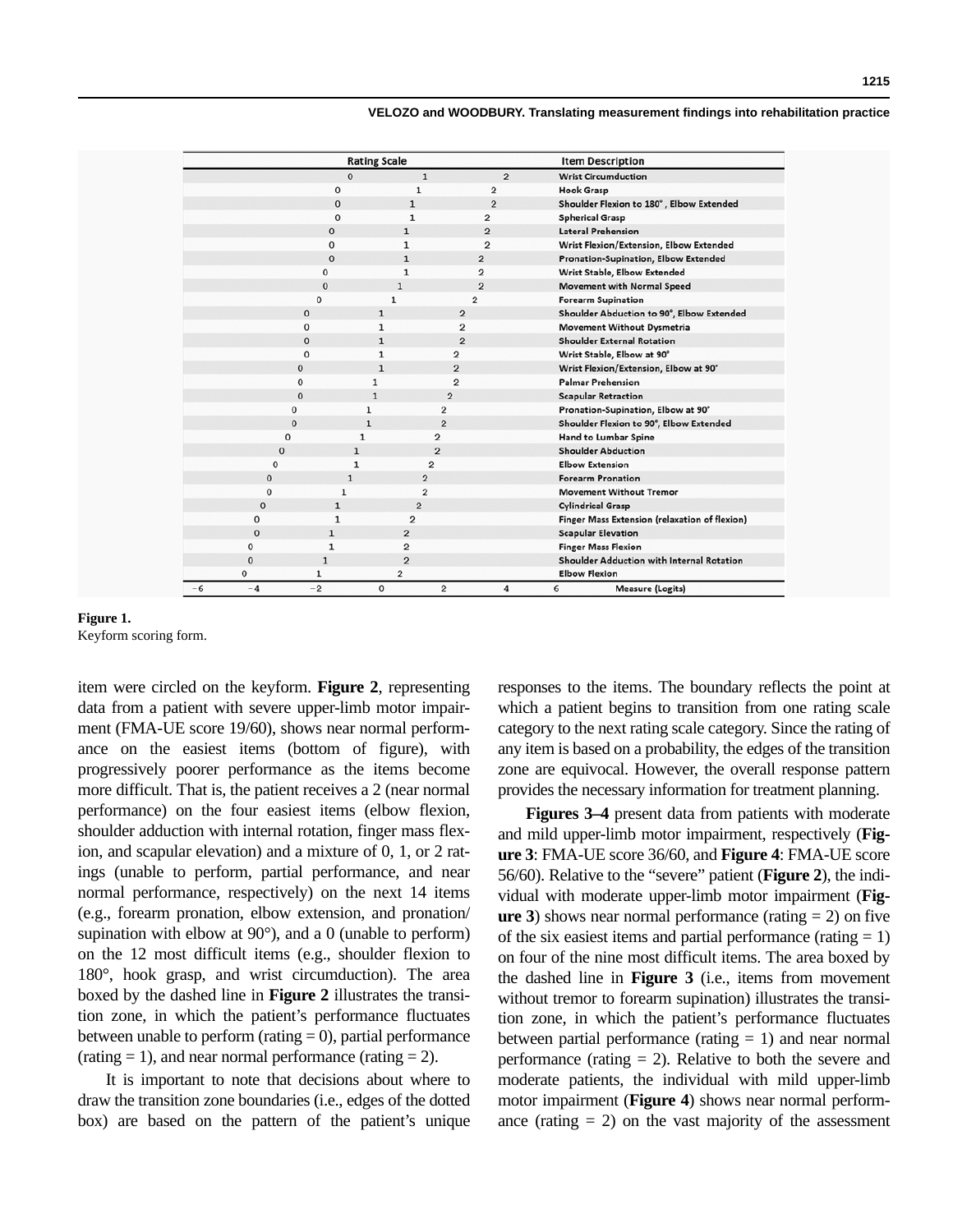

#### **Figure 2.**

Patient (C31) with severe upper-limb motor impairment (Fugl-Meyer Assessment-Upper Extremity score = 19/60, Rasch Ability Measure =  $-1.14 \pm$ 0.33 logits).

items, with partial performance (rating  $= 1$ ) on only the four most difficult items. The area boxed by the dashed line in **Figure 4** illustrates the transition zone, in which the patient's performance fluctuates between partial performance (rating  $= 1$ ) and near normal performance (rating  $= 2$ ).

We should note that this overall scoring pattern is based on the probability of a patient's response to items. That is, there is not an absolute pattern of first passing all the easy items, then partially passing all the moderately difficult items, and then failing the next set of all the most difficult items. For example, the patient with severe upper-limb motor impairment (**Figure 2**) was unable to perform several easier items (e.g., cylindrical grasp, movement without tremor) while being successful or partially successful on several more challenging items (e.g., scapular retraction, shoulder external rotation). Similarly, the patient with moderate upper-limb motor impairment (**Figure 3**) fluctuated between partial and near normal performance on the easiest items, then scored a 0 (unable to perform) on a relatively easy item (e.g., movement without tremor).

The linear measure of each person can be estimated in each of the figures. Linacre suggested drawing a vertical line through the "bulk" of the circled ratings [24]. For example, for the patient with severe upper-limb motor impairment (**Figure 2**), the majority of the ratings are unable to perform (rating  $= 0$ ) and then fluctuate between partial performance (rating  $= 1$ ) and near normal performance (rating  $= 2$ ). For the patient with moderate upperlimb motor impairment (**Figure 3**), the bulk of the ratings are between partial performance level (rating  $= 1$ ) and near normal performance level (rating  $= 2$ ). For the patient with mild upper-limb motor impairment (**Figure 4**), the bulk of the ratings are at the near normal performance level (rating = 2). In **Figures 2–4**, the solid vertical line represents the actual person-ability measure as derived by Rasch analysis and the dotted vertical lines represent the 95 percent confidence interval surrounding that measure.

#### **DISCUSSION**

The purpose of this article was to demonstrate how the keyform recovery map, which was derived from the Rasch analysis of a standardized assessment, could provide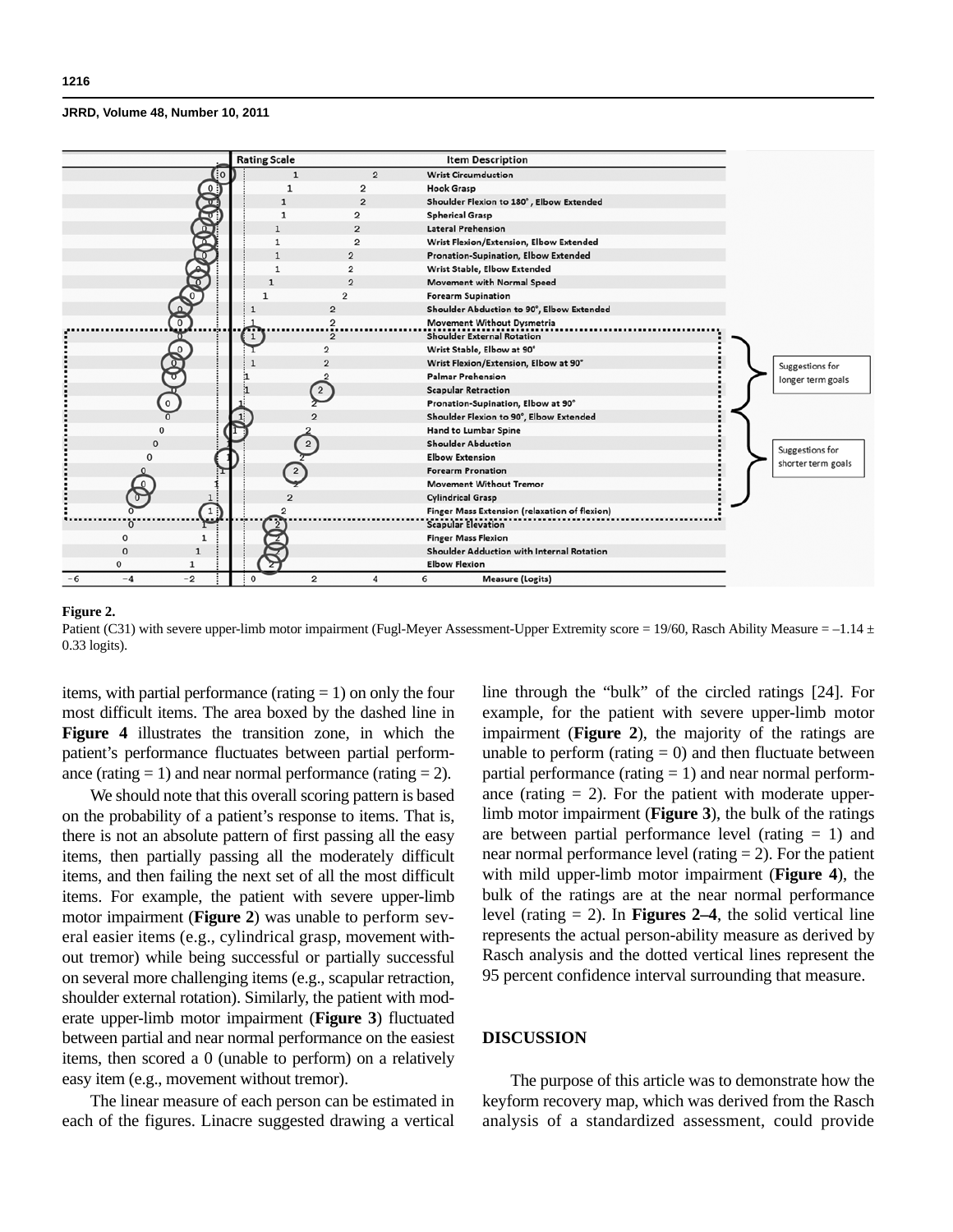#### **VELOZO and WOODBURY. Translating measurement findings into rehabilitation practice**



#### **Figure 3.**

Patient (C25) with moderate upper-limb motor impairment (Fugl-Meyer Assessment-Upper Extremity score = 36/60, Rasch Ability Measure =  $0.61 \pm 0.32$  logits).

useful information for the practitioner. The FMA-UE keyform maps the relationship between the ratings of a patient's upper-limb motor performance and the items of the FMA-UE. Item ratings show a pattern of what the patient can do, can partially do, and cannot do. The pattern of item ratings reveals a transition zone, in which the patient's performance fluctuates between two ratings, therefore, pointing the way toward appropriate upper-limb motor recovery therapy goals. Finally, the keyform offers a means to estimate linear measures of individual patients' upper-limb motor ability.

The pattern of item responses is probabilistic, not deterministic. That is, patients do not pass all the easy items, then partially pass all the moderate items, and then fail all the most difficult items. As can be seen in the figures, a response to any given item sometimes does not fit the overall pattern. These findings support using the probabilistic Rasch model versus the deterministic Guttman scale model [18]. These findings also support the observations that variability exists in human motor performance. That is, while the motor pattern across individuals has a consistent pattern (i.e., easy items to hard items),

variability in an individual's performance reflects real-life clinical presentation. In contrast to a total score, the keyform preserves both the consistency (pattern) and uniqueness (variability) of an individual's motor performance.

One of the advantages of applying the FMA-UE keyform to clinical practice is that the item-difficulty hierarchy is empirically derived. Woodbury et al. demonstrated that 98 percent of their 512-patient sample supported this item hierarchical structure, and this hierarchy remained stable across two time points in a 377-patient sample [29,34]. These findings strongly suggest that the keyform can be applied with confidence to the larger population of individuals with mild to moderate cortical stroke. From a clinical perspective, these findings indicate that the FMA-UE keyform can be used as an evidence-based method to assist the therapist in planning treatment and monitoring patient progress.

Ratings plotted on the FMA-UE keyform show a transition zone occurring above easier items on which patients show near normal performance (rating  $= 2$ ) and below more difficult items on which the patients show partial performance (rating  $= 1$ ) or the inability to perform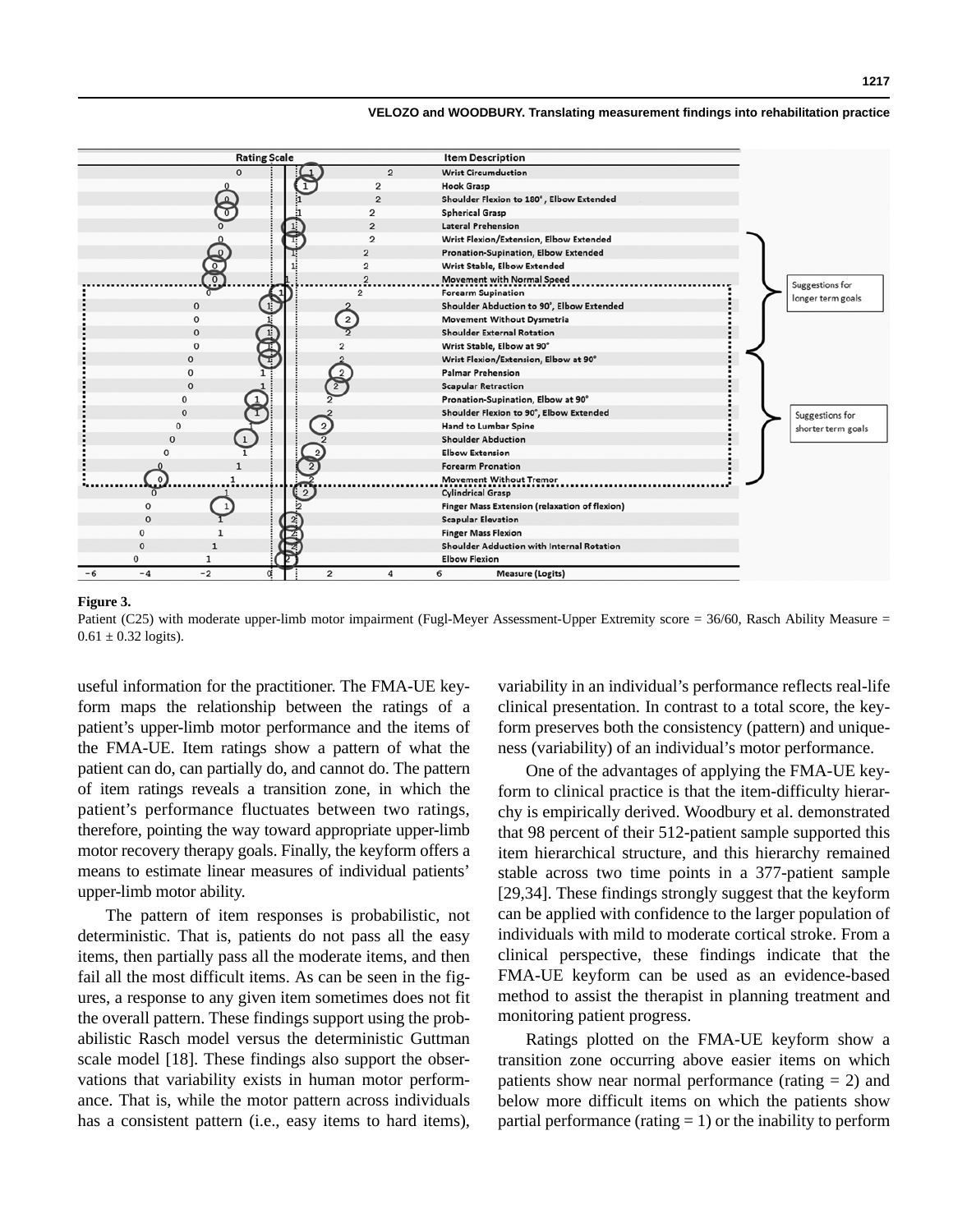

#### **Figure 4.**

Patient (C17) with mild upper-limb motor impairment (Fugl-Meyer Assessment-Upper Extremity score = 56/60, Rasch Ability Measure =  $3.55 \pm$ 0.55 logits).

 $(rating = 0)$ . This transition zone can be the basis for goal setting and treatment planning. Because items in the transition zone are at the "just right challenge" level for the individual, the position of items in relationship to this zone reflect the patient's expected next steps in the poststroke upper-limb motor recovery process. Motor behaviors (items) within the transition zone may suggest appropriate shorter term functional goals, while motor behaviors (items) above the transition zone may form the foundation for appropriate longer term functional goals.

For example, in **Figure 3**, the patient is transitioning between partial and near normal ability for motor behaviors (items) such as elbow extension, shoulder flexion to 90° with elbow extended, and shoulder external rotation. Reasonable short-term goals would be directed at functional activities involving reaching away from the body, such as bathing (washing/drying body parts), dressing (obtaining clothing from storage area), and/or job performance (completing work-related desktop activities).

**Figure 3** shows that this patient is having more difficulty with shoulder abduction to 90° with elbow extended, wrist flexion/extension with elbow extended, and wrist circumduction. Reasonable long-term goals would be directed at functional activities involving more extreme reach and the coordinated use of multiple joints, such as dressing (fastening and adjusting clothing and shoes), home management (yard/garden work), and shopping (selecting and purchasing items). These treatment goals are by no means intended to be exhaustive. In the hands of an innovative rehabilitation therapist with excellent task-analysis skills, the keyform can provide a framework for myriad patienttailored goals.

While the ideal of research is to translate findings into practice, this lofty goal is often inhibited by the scientific methods available. Rasch methodologies present an innovative way to think about our standardized assessments. For the first time, a methodology is available that connects assessment scores and ratings to the qualitative content of an instrument. This connection not only allows us to reevaluate traditional expectations of poststroke upperlimb recovery but also maps recovery as a progression of item difficulties. A premise of this article is that standardized assessments have offered the practicing therapist little benefit for making day-to-day clinical practice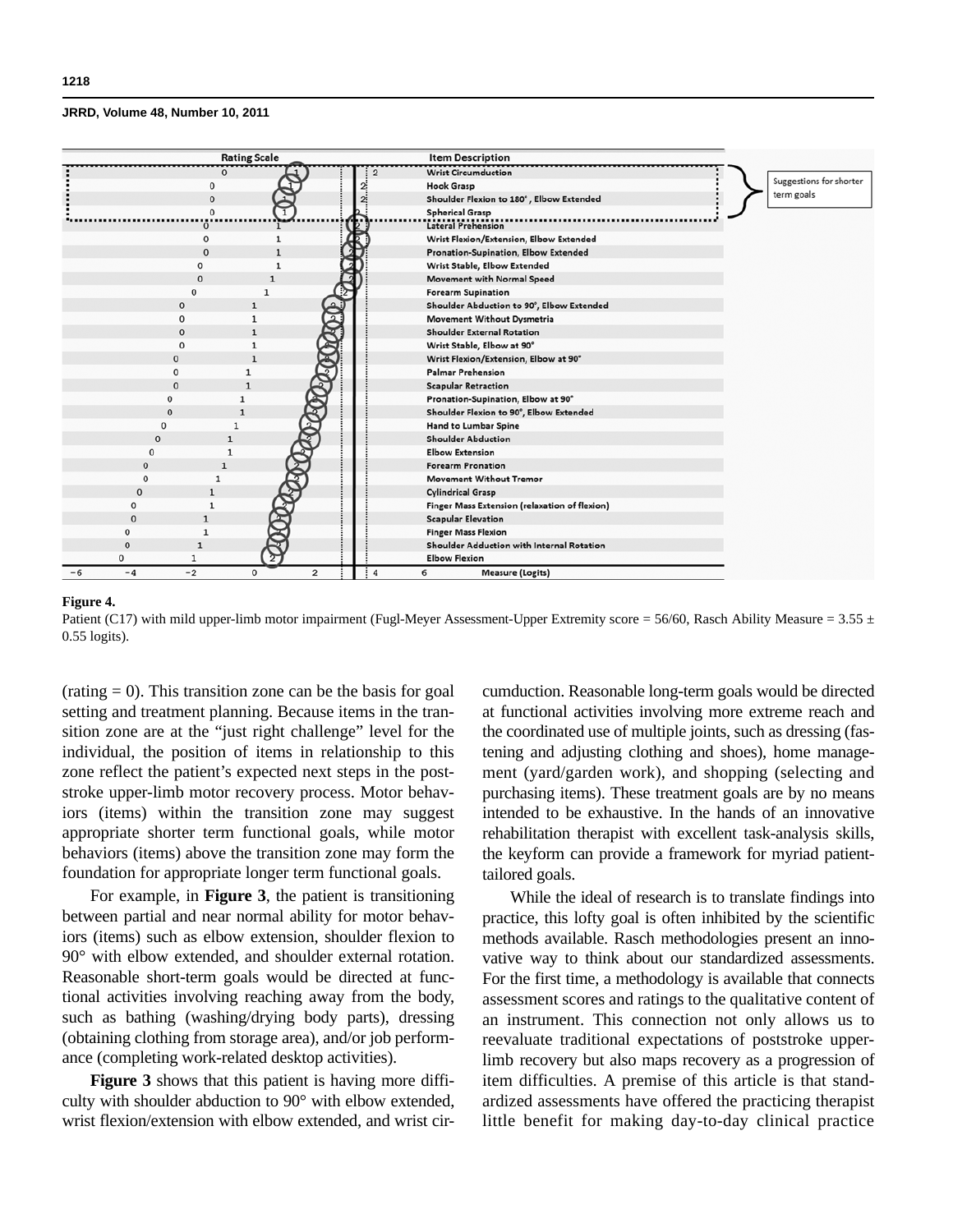decisions. The keyform recovery map provides a framework to facilitate goal setting and treatment planning by restructuring the assessment using Rasch analysis. Efforts such as these may show promise for closing the gap between research and practice in rehabilitation.

### **LIMITATIONS**

There are several limitations to this study. First, regarding instantaneous measurement, as proposed by Linacre and Kielhofner et al., keyforms have considerable error in determining person measures, especially for individuals at the extremes of the distribution. For example, for the individual with mild upper-limb motor impairment (**Figure 4**), using Linacre's suggestion for determining a person's measure [24] by placing a vertical line through the "bulk" of the responses, the rater would likely place the vertical line to the left of the actual measure (left of the vertical line depicted in the figure), possibly outside of the 95 percent confidence interval (dotted vertical lines). This imprecision of the keyform is a function of increased error at the extremes of the instrument (i.e., at the ceiling and floor), especially when attempting to measure individuals of very high or very low ability. Relative to the individual depicted in **Figure 4**, if the instrument had more difficult items (i.e., items for which the individual showed partial performance), a more accurate placement of the vertical line and determination of the individual's measure could be achieved.

In addition, as with all statistical values, the location of the demarcations of the transition zone and decisions for shorter term and longer term goals is imprecise (i.e., cannot be specified to an individual item on the item hierarchy). Moreover, the previous suggestions for interventions are hypothetical. That is, these suggested interventions have not been applied to clinical populations within clinical practice. A promising clinical study would be to determine whether an intervention generated through keyforms is more or less effective than traditionally derived clinical interventions.

### **CONCLUSIONS**

In summary, keyforms provide an innovative way to immediately apply the findings from a standardized assessment to clinical practice. This methodology incor-

porates evidence-based practice (e.g., empirically derived FMA-UE item-difficulty hierarchy) with state-of-the-art measurement theory (i.e., IRT). We should note that the demonstration given here is not intended to suggest that clinically useful keyforms can be generated from any assessment. The FMA-UE is a well-developed, psychometrically sound instrument that supports a logical itemdifficulty hierarchy. Standardized assessments with these characteristics, or that are designed with these characteristics in mind, should serve as candidates for creating keyforms that will support day-to-day clinical practice.

### **CLINICAL MESSAGE**

- Evaluation forms, such as keyforms, may assist therapists in making day-to-day clinical decisions.
- Keyforms can be created using IRT statistical methods, which connect the score to patients' performance on specific items.
- Well-developed standardized assessments, especially those with a logical item-difficulty structure, may be promising candidates for generating keyforms.

### **ACKNOWLEDGMENTS**

### **Author Contributions:**

*Study concept and design*: C. A. Velozo, M. L. Woodbury. *Acquisition of data*: M. L. Woodbury. *Analysis and interpretation of data*: C. A. Velozo, M. L. Woodbury. *Drafting of manuscript*: C. A. Velozo, M. L. Woodbury. *Critical revision of manuscript for important intellectual content*: C. A. Velozo, M. L. Woodbury.

*Statistical analysis*: M. L. Woodbury.

*Obtained funding*: M. L. Woodbury.

**Financial Disclosures:** The authors have declared that no competing interests exist.

**Funding/Support:** This material is based on work supported by the Department of Veterans Affairs, Veterans Health Administration, Office of Research and Development, Rehabilitation Research and Development Service, Career Development-2 Award (project B6332W), principal investigator Michelle L. Woodbury.

**Institutional Review:** The protocol for the study was approved by the University of Florida Institutional Review Board and was conducted in a manner that conformed to the approved protocol.

Participant Follow-Up: The authors do not plan to notify participants of the publication of this study because of a lack of contact information.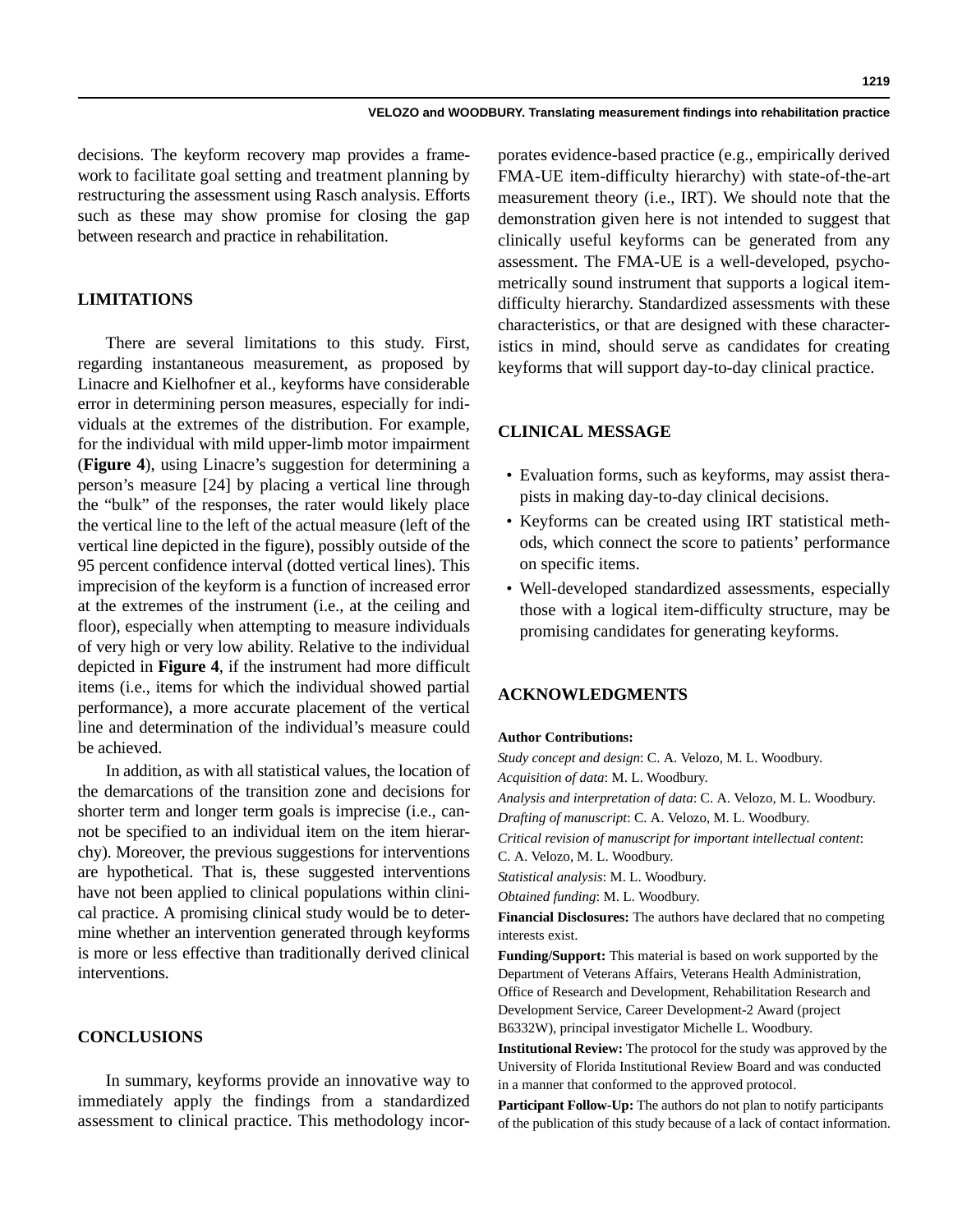### **REFERENCES**

- 1. American Physical Therapy Association. Guide to physical therapist practice. Second edition. American Physical Therapy Association. Phys Ther. 2001;81(1):9–746. [\[PMID: 11175682\]](http://www.ncbi.nlm.nih.gov/pubmed/11175682)
- 2. Occupational therapy practice framework: Domain and process. Am J Occup Ther. 2002;56(6):609–39. [\[PMID: 12458855\]](http://www.ncbi.nlm.nih.gov/pubmed/12458855) <http://dx.doi.org/10.5014/ajot.56.6.609>
- 3. Sackett DL, Rosenberg WM, Gray JA, Haynes RB, Richardson WS. Evidence based medicine: What it is and what it isn't. BMJ. 1996;312(7023):71-72. [\[PMID: 8555924\]](http://www.ncbi.nlm.nih.gov/pubmed/8555924)
- 4. Salter K, Jutai JW, Teasell R, Foley NC, Bitensky J, Bayley M. Issues for selection of outcome measures in stroke rehabilitation: ICF activity. Disabil Rehabil. 2005;27(6):315–40. [\[PMID: 16040533\]](http://www.ncbi.nlm.nih.gov/pubmed/16040533)

<http://dx.doi.org/10.1080/09638280400008545>

- 5. Bennett S, Bennett JW. The process of evidence-based practice in occupational therapy: Informing clinical decisions. Aust Occup Ther J. 2000;47(4):171–80. <http://dx.doi.org/10.1046/j.1440-1630.2000.00237.x>
- 6. Law M. Evidence-based rehabilitation: A guide to practice. Thorofare (NJ): Slack; 2002.
- 7. Menon-Nair A, Korner-Bitensky N, Wood-Dauphinee S, Robertson E. Assessment of unilateral spatial neglect post stroke in Canadian acute care hospitals: Are we neglecting neglect? Clin Rehabil. 2006;20(7):623–34. [\[PMID: 16894806\]](http://www.ncbi.nlm.nih.gov/pubmed/16894806)

<http://dx.doi.org/10.1191/0269215506cr974oa>

- 8. Menon-Nair A, Korner-Bitensky N, Ogourtsova T. Occupational therapists' identification, assessment, and treatment of unilateral spatial neglect during stroke rehabilitation in Canada. Stroke. 2007;38(9):2556–62. [\[PMID: 17673707\]](http://www.ncbi.nlm.nih.gov/pubmed/17673707) <http://dx.doi.org/10.1161/STROKEAHA.107.484857>
- 9. Holmqvist K, Kamwendo K, Ivarsson AB. Occupational therapists' descriptions of their work with persons suffering from cognitive impairment following acquired brain injury. Scand J Occup Ther. 2009;16(1):13–24. [\[PMID: 18609240\]](http://www.ncbi.nlm.nih.gov/pubmed/18609240)

<http://dx.doi.org/10.1080/11038120802123520>

10. Abrams D, Davidson M, Harrick J, Harcourt P, Zylinski M, Clancy J. Monitoring the change: Current trends in outcome measure usage in physiotherapy. Man Ther. 2006; 11(1):46–53. [\[PMID: 15886046\]](http://www.ncbi.nlm.nih.gov/pubmed/15886046) <http://dx.doi.org/10.1016/j.math.2005.02.003>

11. Kay T, Myers A, Huijbregts M. How far have we come since 1992? A comparative survey of physiotherapists' use of outcome measures. Physiother Can. 2001;53:268–75.

12. Torenbeek M, Caulfield B, Garrett M, Van Harten W. Current use of outcome measures for stroke and low back pain rehabilitation in five European countries: First results of the ACROSS project. Int J Rehabil Res. 2001;24(2):95–101. [\[PMID: 11421397\]](http://www.ncbi.nlm.nih.gov/pubmed/11421397) <http://dx.doi.org/10.1097/00004356-200106000-00002>

- 13. Corcoran M. Defining and measuring constructs. Am J Occup Ther. 2007;61(1):7–8.
- 14. Thurstone LL. A method of scaling psychological and educational tests. J Education Psychol. 1925;16(7):433–51. <http://dx.doi.org/10.1037/h0073357>
- 15. Thurstone LL. The scoring of individual performance. J Education Psychol. 1926;17(7):446–57. <http://dx.doi.org/10.1037/h0075125>
- 16. Bezruczko N. Faulty thinking by educational researchers. Rasch Meas Trans. 1990;4(3):114–15.
- 17. Hambleton RK, Jones RW. Comparison of classical test theory and item response theory and their applications to test development. Education Meas Issues Prac. 1993;12(3):38–47. <http://dx.doi.org/10.1111/j.1745-3992.1993.tb00543.x>
- 18. Nunnally JC, Bernstein IH. Psychometric theory. 3rd ed. New York (NY): McGraw-Hill; 1994.
- 19. Fayers PM. Applying item response theory and computer adaptive testing: The challenges for health outcomes assessment. Qual Life Res. 2007;16 Suppl 1:187–94. [\[PMID: 17417722\]](http://www.ncbi.nlm.nih.gov/pubmed/17417722) <http://dx.doi.org/10.1007/s11136-007-9197-1>
- 20. Jette AM, Haley SM. Contemporary measurement techniques for rehabilitation outcomes assessment. J Rehabil Med. 2005;37(6):339–45. [\[PMID: 16287664\]](http://www.ncbi.nlm.nih.gov/pubmed/16287664) <http://dx.doi.org/10.1080/16501970500302793>
- 21. Reise SP, Waller NG. Item response theory and clinical measurement. Annu Rev Clin Psychol. 2009;5:27–48. [\[PMID: 18976138\]](http://www.ncbi.nlm.nih.gov/pubmed/18976138) <http://dx.doi.org/10.1146/annurev.clinpsy.032408.153553>
- 22. Velozo CA, Kielhofner G, Lai JS. The use of Rasch analysis to produce scale-free measurement of functional ability. Am J Occup Ther. 1999;53(1):83–90. [\[PMID: 9926224\]](http://www.ncbi.nlm.nih.gov/pubmed/9926224)
- 23. Wright BD, Stone MH. Best test design. Chicago (IL): Mesa Press; 1979.
- 24. Linacre JM. Instantaneous measurement and diagnosis. In: Smith RM, editor. Physical medicine and rehabilitation state of the art reviews. Vol 11: Outcome measurement. Philadelphia (PA): Hanley & Belfus; 1997. p. 315–24.
- 25. Winsteps Rasch measurement computer program [computer program]. Version 3.61.2. Chicago (IL): Winsteps.com; 2006.
- 26. Kielhofner G, Dobria L, Forsyth K, Basu S. The construction of keyforms for obtaining instantaneous measures from the Occupational Performance History Interview rating scales. OJTR. 2005;25(1):(23–32).
- 27. Bode RK, Heinemann AW, Semik P. Measurement properties of the Galveston Orientation and Amnesia Test (GOAT) and improvement patterns during inpatient rehabilitation. J Head